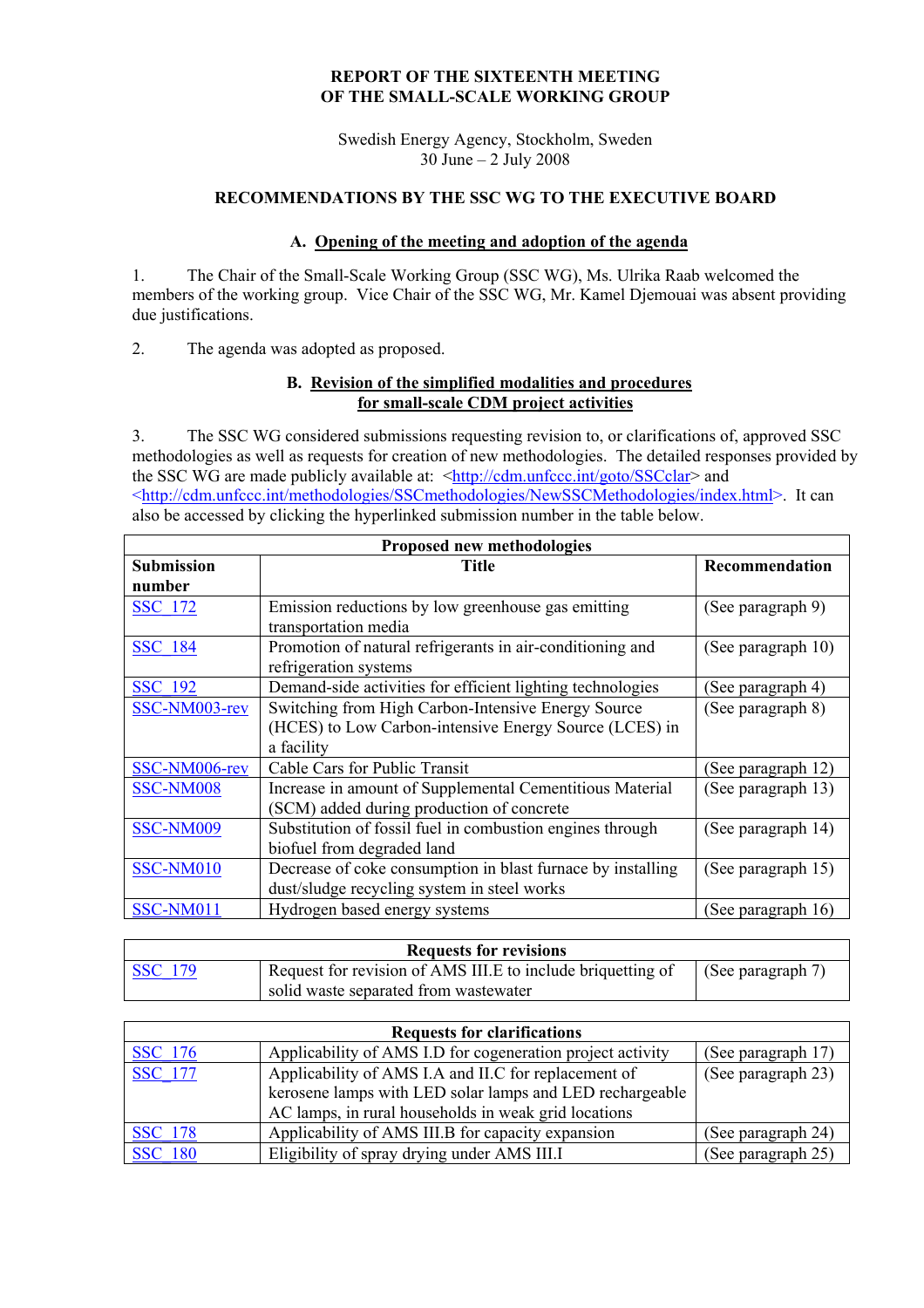| <b>SSC 181</b> | Clarification on emissions from runoff water from co-         | (See paragraph 26) |
|----------------|---------------------------------------------------------------|--------------------|
|                | composting projects using AMS.III.F version 5                 |                    |
| <b>SSC 182</b> | Clarification on debundling criteria                          | (See paragraph 18) |
| <b>SSC 183</b> | Applicability of AMS III.B, version 12                        | (See paragraph 27) |
| <b>SSC 185</b> | Applicability of AMS III.G: Separate monitoring of LFG        | (See paragraph 19) |
|                | pressure and temperature                                      |                    |
| <b>SSC 186</b> | Applicability of AMS III.D for anaerobic digestion of solid   | (See paragraph 28) |
|                | sisal waste                                                   |                    |
| <b>SSC 187</b> | Clarification about the definition of existing facilities and | (See paragraph 29) |
|                | Q BL, product determination in cases where no 3 years         |                    |
|                | historic data is available                                    |                    |
| <b>SSC 188</b> | Applicability of AMS II.D for a energy efficiency project     | (See paragraph 30) |
|                | which installs modern kiln with a six-stage preheater instead |                    |
|                | of a five stage pre-heater                                    |                    |
| <b>SSC 189</b> | Clarification on the use of the words "methane" and           | (See paragraph 20) |
|                | "residual gas" in AMS III.H version 9                         |                    |
| <b>SSC 190</b> | Emissions from flaring in ex-ante estimation of emission      | (See paragraph 21) |
|                | reductions                                                    |                    |
| <b>SSC 191</b> | Clarification request on applicability of AMS I.C and         | (See paragraph 22) |
|                | AMS II.D when total installed capacity exceeds the            |                    |
|                | maximum capacity used at any given time                       |                    |
| <b>SSC 193</b> | Interpretation of existing facilities in paragraph 16 in AMS  | (See paragraph 31) |
|                | I.C version 13                                                |                    |
| <b>SSC 194</b> | Applicability of AMS III.F when composted waste would         | (See paragraph 32) |
|                | otherwise have been treated in a CDM landfill methane         |                    |
|                | capture project                                               |                    |

# **C. Proposed new methodologies**

4. **Demand-side activities for efficient lighting technologies (SSC\_192):** in response to the submission SSC\_192, the SSC WG agreed to recommend a new methodology titled 'SSC II.J. Demandside activities for efficient lighting technologies' as contained in annex 1.

The methodology is applicable to project activities replacing incandescent lamps with compact fluorescent lamps (CFLs). The calculation of emission reductions is based on the actual number of lamps replaced and conservatively estimated operating hours of the lamps. The methodology includes procedures for net to gross adjustment of energy savings to account for free riders and rebound effect. It also includes procedures to account for lamp failures through field surveys.

# **D. Revisions & requests for revision of approved methodologies**

5. **Revision of AMS II.C**: As requested by the Board at its thirty-ninth meeting the SSC WG recommended a revision to AMS II.C including additional guidance on baseline for new (Greenfield) facilities as contained in annex 2. The SSC WG also proposed revisions to the guidance for applicability of the methodology for Programme of Activities to consider the penetration of the project activity technology in the baseline and the interactive effects of lighting and heating.

6. **Revision of General Guidance to SSC methodologies**: The SSC WG agreed to recommend a revision to the general guidance, as contained in annex 3, including guidance on baseline identification and consideration of lifetime of existing equipment.

7. **Request for revision of AMS III.E:** In response to SSC\_179 requesting the inclusion of technologies for briquetting of solids mechanically separated from wastewater, the SSC WG agreed not to recommend the proposed revision to AMS III.E.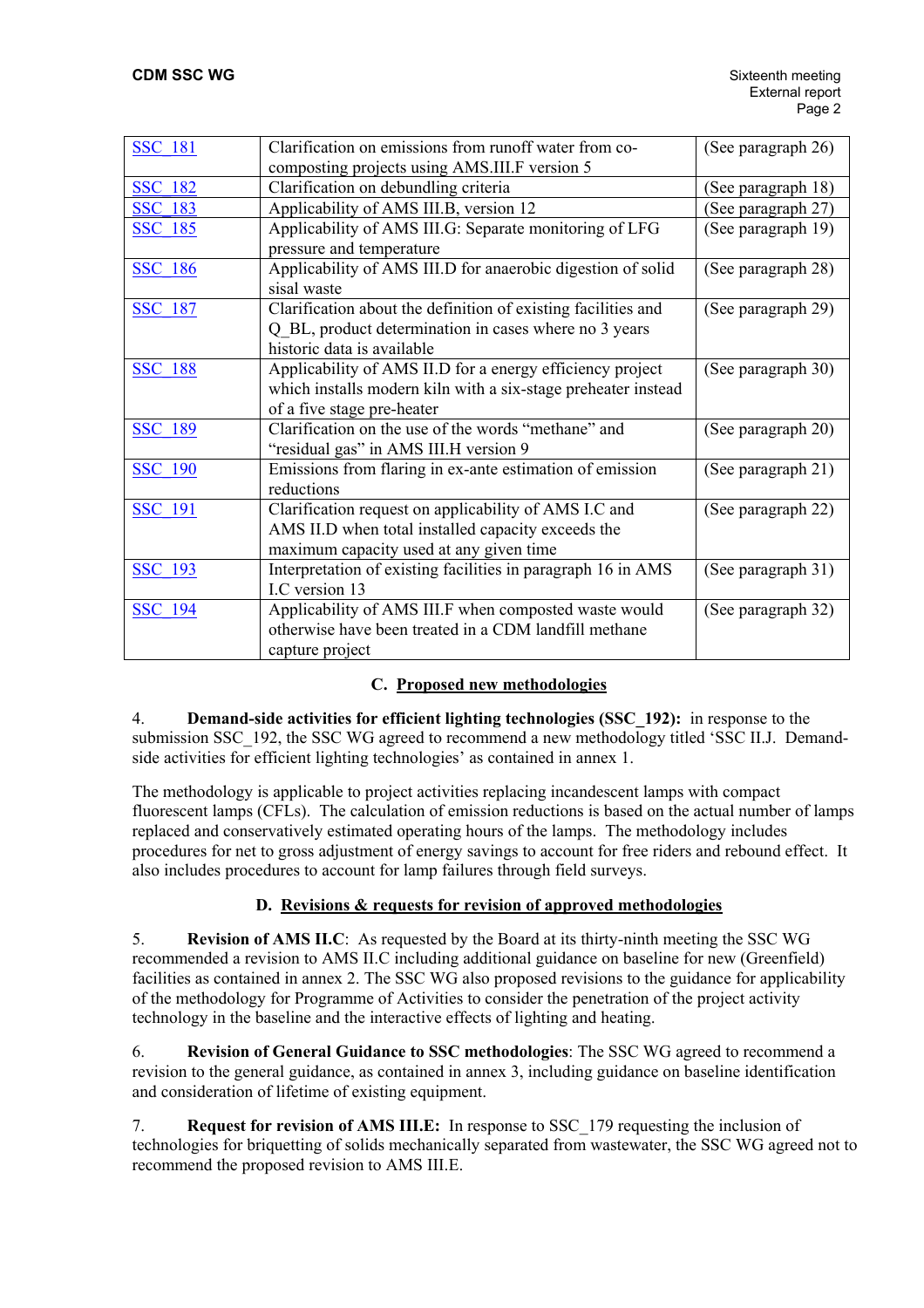# **E. Response to request for new methodologies**

8. **New methodology for Switch from High Carbon-Intensive Energy Source (HCES) to Low Carbon-intensive Energy Source (LCES) in a facility:** SSC-NM003-rev is for project activities that use low carbon intensive fossil fuel for captive energy generation which displaces grid electricity and/or high carbon intensive fossil fuel based captive energy generation. The SSC WG agreed not to recommend the proposed methodology in view of the uncertainties in estimating the baseline emission factor for displacement of grid electricity in the proposed methodology.

9. **New methodology for emission reductions by low greenhouse gas emitting transportation media:** SSC\_172 (linked to SSC\_156 and SC\_128) is for project activities that implement a new transportation media (e.g. shift from rail transport to a dedicated pipeline transport) to reduce emissions per unit quantity of goods transported. The SSCWG agreed not to recommend the methodology.

10. **New methodology for natural refrigerants in after market mobile air-conditioning systems:**  SSC\_184 is for project activities that substitute HFC refrigerants with Hydrocarbon (HC) refrigerants in a mobile air-conditioning equipment.The SSC WG agreed not to recommend the methodology, as it does not stipulate procedures for a credible verification of the switch to hydrocarbon.

11. **New methodologies for biofuels: thermal energy from plant oil for the user of cooking stoves and for use of bioethanol-diesel blends in stationary or mobile applications**: SSC-NM005 and SSC\_163 are for project activities that replace fossil fuel by biofuels. SSC-NM005 replaces fossil fuels, such as kerosene, used in cooking stoves in households or small enterprises with crude plant oil or waste oil. SSC\_163 is for project activities replacing fossil fuels in stationary or mobile applications. The SSC WG agreed to further consider the methodologies, taking into account the relevant ongoing work of the Meth Panel on biofuel methodologies and the guidance from the Board, before finalizing its recommendation.

12. **New methodology for Cable Car for public transit:** SSC-NM006 is for project activities that install a new cable car line as part of a mass transit system, which will displace fossil fuel based transport modes including buses, cars etc. The SSC WG agreed to seek expert inputs and additional clarifications from the author of the submission before finalizing its recommendation to the Board.

13. **New methodology for Supplemental Cementitious Material (SCM) in the production of concrete:** SSC-NM008 is for project activities that increase the percentage of supplemental cementitious material (SCM) compared to the baseline percentage in the production of concrete at a ready-mix concrete (RMC) plant. The SSCWG agreed not to recommend the methodology.

14. **New methodology for substitution of fossil fuel in combustion engines through biofuel from degraded land:** SSC-NM009 is for project activities that replace fossil fuel in transportation and stationary applications with biofuels (bioethanol and biodiesel) produced from feedstock cultivated on degraded lands. The SSC WG agreed to seek further clarification from the project participants and to further consider the methodology taking into account the relevant ongoing work of the Meth Panel on biofuel methodologies and the guidance from the Board, before finalizing its recommendation to the Board.

15. **New methodology for decrease of coke consumption in blast furnace by installing dust/sludge-recycling system in steel works:** SSC-NM0010 is for project activities which decrease coke consumption in a blast furnace of steel works by switching to direct reduced iron (DRI) pellet. The DRI pellet is produced by dust/sludge recycling system from dust/sludge in project activity, which is not currently utilized inside the steel works but sold outside and/or land-filled (baseline scenario). The SSC WG agreed to request further clarifications e.g. potential leakage emissions due to displacement of dust/sludge consumption in alternative activities before finalizing its recommendation to the Board.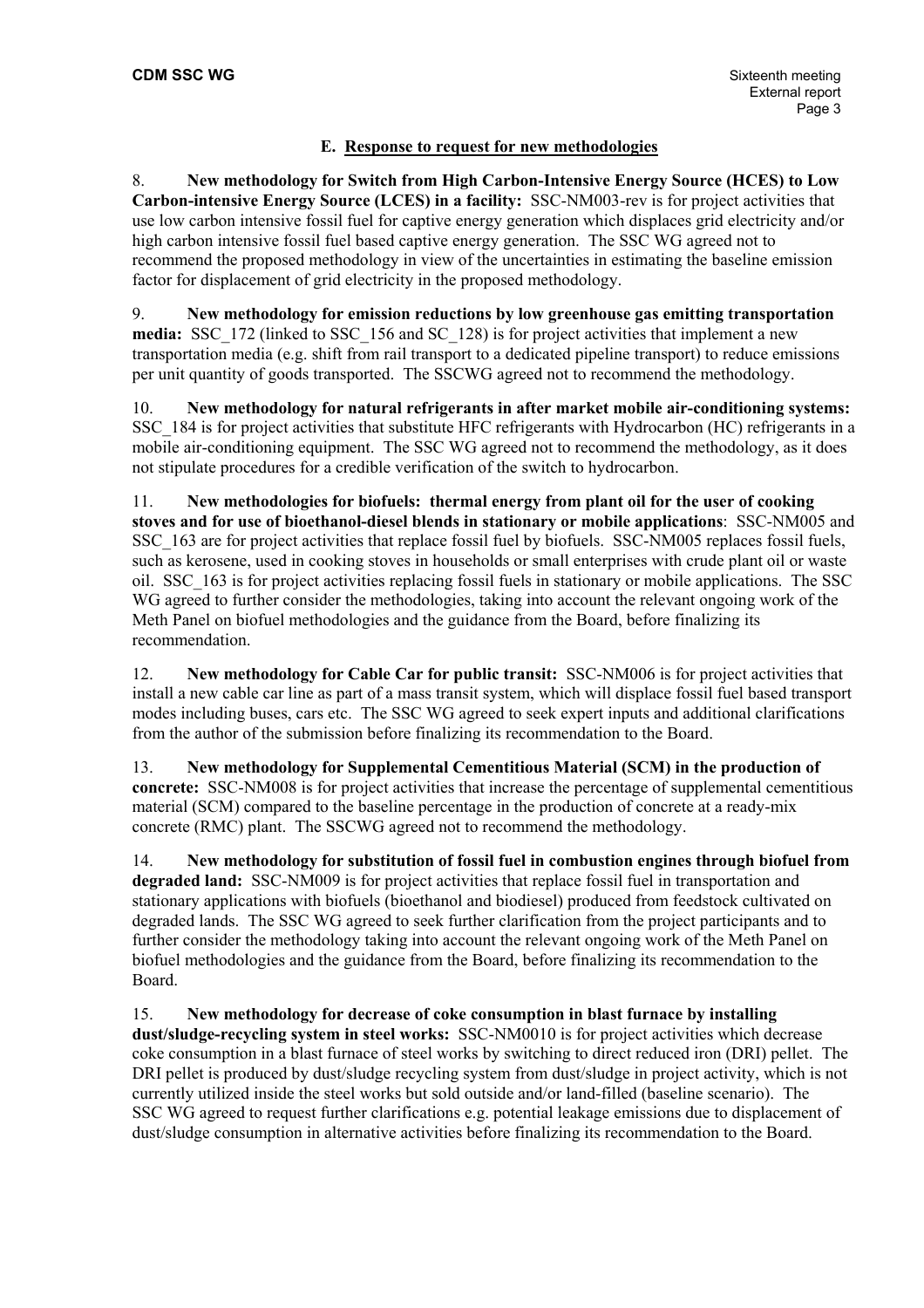16. **New methodology for hydrogen based energy system:** SSC-NM0011 is for project activities that use hydrogen, a co-product of an industrial process, as an energy source. The SSC WG agreed not to recommend the methodology.

### **F. Response to request for clarification - considered prior to the meeting[1](#page-3-0)**

17. SSC\_176 requested clarification on the application of AMS I.D to renewable energy cogeneration project activity such that the boundary of the project activity excludes the thermal energy generation and emission reductions are solely on account of grid connected renewable energy generation. SSC WG clarified that AMS I.D is not applicable to the biomass cogeneration project activities as the necessary guidance on baseline calculations for situation highlighted in the request is not included in the methodology.

18. SSC\_182 requested clarification on the criteria for ascertaining occurrence of de-bundling as specified in paragraph 2 and 3 of Appendix C of Simplified Modalities and Procedures for small-scale CDM project activities. SSC WG clarified that the proposed small-scale project activity described in the submission is a debundled component in accordance with the guidance from the Board.

19. SSC\_185 requested clarification on metering of land fill gas (LFG), whether separate monitoring of temperature and pressure would be necessary when using flow meters that automatically measure temperature and/or pressure, expressing the LFG volumes in normalised cubic meters. SSC WG clarified that measured values of both temperature and pressure would be required for the application of AMS III.G.

20. SSC 189 requested clarification of terms "recovered methane" and "recovered biogas" used in approved methodology AMS III.H version 9. SSC WG clarified that '*recovered methane'* and *'recovered biogas'* are used interchangingly in AMS III.H version 9 and in accordance with paragraph 36 continuous measurement of flow rate of biogas is required; measurement of fraction of methane in the biogas can be continuous or periodical.

21. In response to SSC\_190 the SSC WG clarified that while applying AMS III.G emissions from incomplete destruction of methane in the flare should be treated as project emissions in the *ex ante* calculation of emission reductions.

22. SSC 191 requested clarification whether the installed capacity of the proposed project activity was within the SSC limits, as the total installed capacity was not used simultaneously. The SSC WG clarified that the total installed capacity should be considered for determining the limits irrespective of whether they are used simultaneously. Accordingly the proposed project activity is beyond the threshold of SSC and therefore not eligible to use simplified modalities and procedures.

# **G. Response to request for clarification - considered at the meeting**

23. SSC\_177 requested clarification on the application of AMS I.A and AMS II.C for the project activity involving replacement of kerosene lanterns (lamps) with white LED solar lamps and white LED rechargeable AC lamps in households that are connected to grid but receive electricity supply for a short period of time during the day. The SSC WG clarified in the current versions of AMS I.A and AMS II.C are not applicable to the proposed project activity and the project proponents may propose new methodologies.

24. SSC\_178 requested clarification on the applicability of AMS III.B version 12 to project activities involving a fossil fuel switch from heavy oil to natural gas in existing water tube boilers producing superheated steam for processing dyeing materials and chemicals. The SSC WG clarified the baseline may refer to the characteristics (i.e., emissions) of the existing facility only to the extent that the project

<span id="page-3-0"></span><sup>&</sup>lt;sup>1</sup> Considered in accordance with paragraph 8 of annex 6 of the thirty-fourth report of the Board.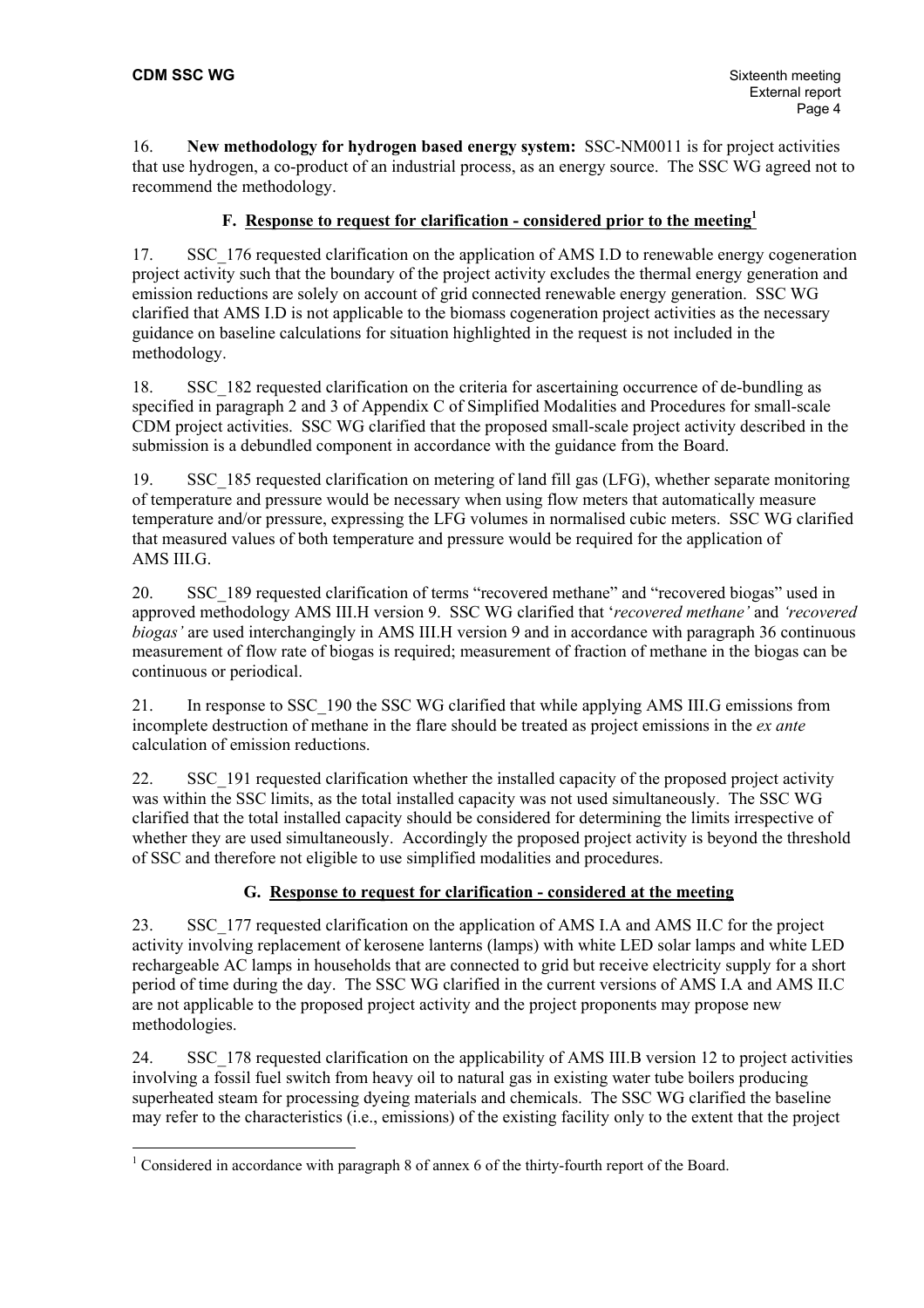activity does not increase the output or lifetime of the existing facility. Further, the SSC WG agreed to recommend a revision to AMS III.B, expanding the applicability of the methodology to new facilities and including guidance on treatment of capacity expansions. The revision to AMS III.B recommended is contained in annex 4 to this report.

25. SSC\_180 requested clarification whether a spray drier used to dry wastewater can be considered as aerobic system and thus eligible to use AMS III.I. The SSC WG clarified that AMS III.I is applicable for cases where anaerobic treatment system is being replaced by an aerobic biological treatment system and the methodology is applicable to the situation described in SSC\_180 only if the entire outflow wastewater is subjected to spray drying, resulting in dried solids.

26. SSC\_181 requested clarification on the calculation of emissions due to run-off water from composting and reject water from flocculation process when applying AMS III.F. The SSC WG clarified that the emissions from run off water from the composting and the outflow reject water from flocculation process should be considered as project emissions. The SSC WG agreed to recommend a revision to AMS III.F, as contained in annex 5, clarifying the consideration of run off water and reject water.

27. SSC\_183 requested clarification on the applicability of AMS III.B to fuel switch projects that also include expansion of the production capacity. The SSC WG clarified that AMS III.B version 12 is not applicable to situation where capacity expansion is implemented along with the project activity. The SSC WG agreed to recommend a revision to AMS III.B, which includes guidance on treatment of capacity expansion, as contained in annex 4.

28. SSC\_186 requested clarification on the applicability of AMS III.D version 13 and AMS III.H version 9 to a project activity involving anaerobic digestion of solid sisal waste from sisal leaves processing which in the baseline situation would have been left to decay anaerobically in a waste disposal site. The SSC WG clarified that AMS III.D version 13 and AMS III.H version 9 are not applicable to the proposed project activity. The SSC WG recommended a revision to AMS III.F, as contained in annex 5 to this report. The proposed revision expands the applicability of the methodology to include controlled anaerobic digestion of solid organic waste which otherwise would have been left to decay in a waste disposal site.

29. SSC\_187 requested clarifications on AMS III.Q, in particular on the definition of existing facilities and the determination of  $Q_{BL}$  (output of the process), where 3 years historic data is not available. SSC WG clarified the definition of existing facilities as provided in ACM0012 version 2 shall be used and  $Q_{BL}$  will be determined in accordance with revised ACM0012 version 3 recommended by MP33 subject to approval by the Board.

30. SSC\_188 requested further clarification on an earlier response (SSC\_150) providing additional information. The SSC WG after careful consideration reiterated that the manufacturers performance specification cannot be considered as the baseline.

31. SSC\_193 requested a clarification on paragraph 16 of AMS I.C, which states "For project activities that seek to retrofit or modify an existing facility for renewable energy generation....". The SSC WG clarified that 'existing facilities' in the paragraph covers existing fossil fuel facilities. It also covers existing renewable energy facilities where it can be shown that the incremental renewable energy generated would have been generated using fossil fuel in the absence of the project activity.

32. SSC\_194 requested clarification on the applicability of AMS III.F version 5 to a proposed project activity involving composting of municipal organic waste. In the absence of the project activity the biomass would have been disposed off in a landfill where methane capture facility is to be installed as part of a CDM project activity. The SSC WG agreed to recommend a revision to AMS III F, as contained in annex 5 to this report, which clarifies the situation described in SSC\_194.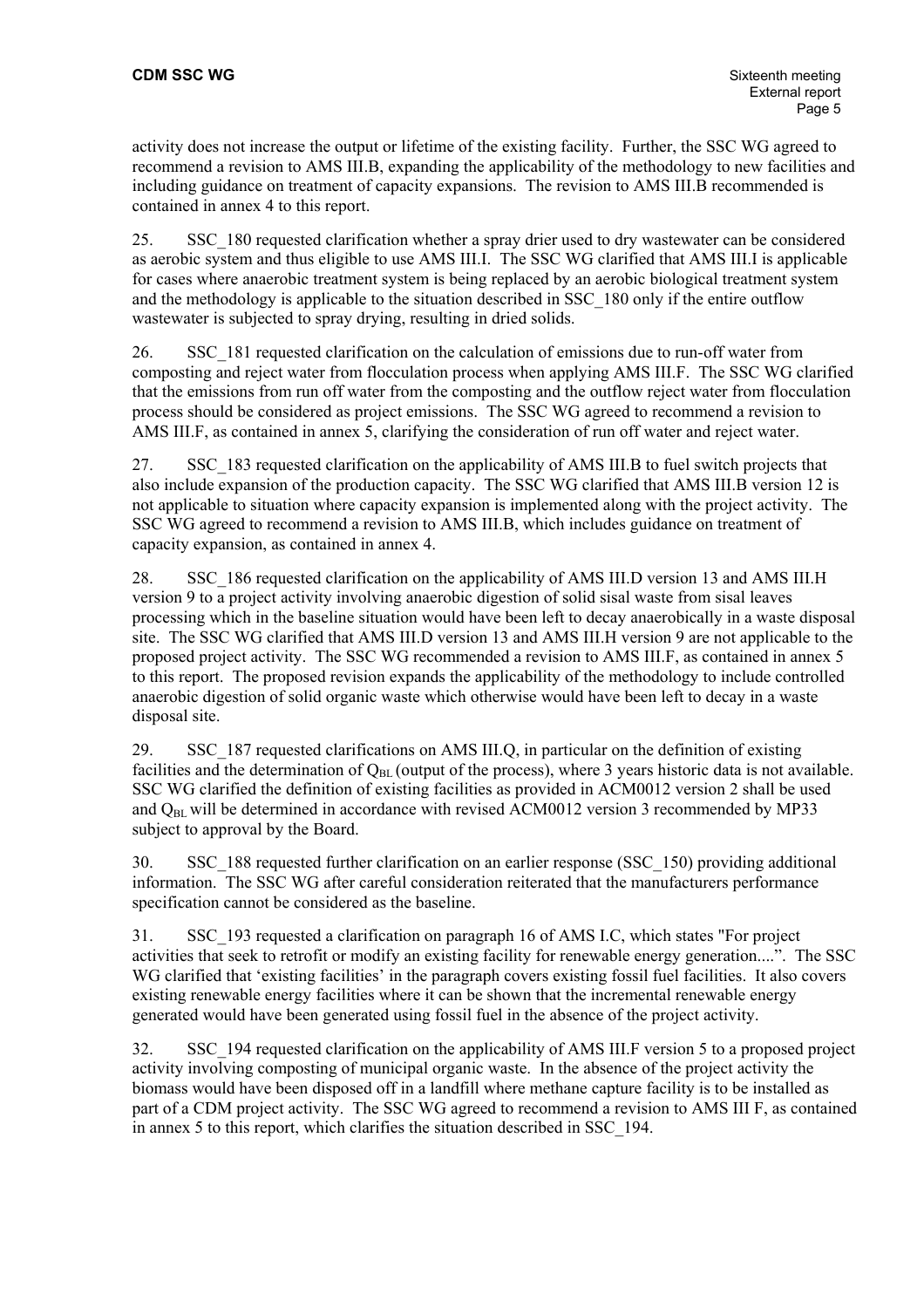#### **H. Schedule of meetings**

33. The SSC WG agreed to schedule its seventeenth meeting from 1 - 3 September 2008 taking into account the schedule of the Board. The deadline for new methodology submissions to this meeting is 7 July 2008 and the deadline for submitting request for revisions for this meeting is 4 August 2008.

### **I. Desk Reviews**

34. The SSC WG noted the satisfactory completion of the desk reviews undertaken for the proposed new SSC methodologies considered at the meeting.

#### **J. Other issues**

35. The SSC WG thanked the Swedish Energy Agency and the Government of Sweden for hosting the meeting, the excellent meeting facilities provided and the warm hospitality offered to the members and the secretariat staff.